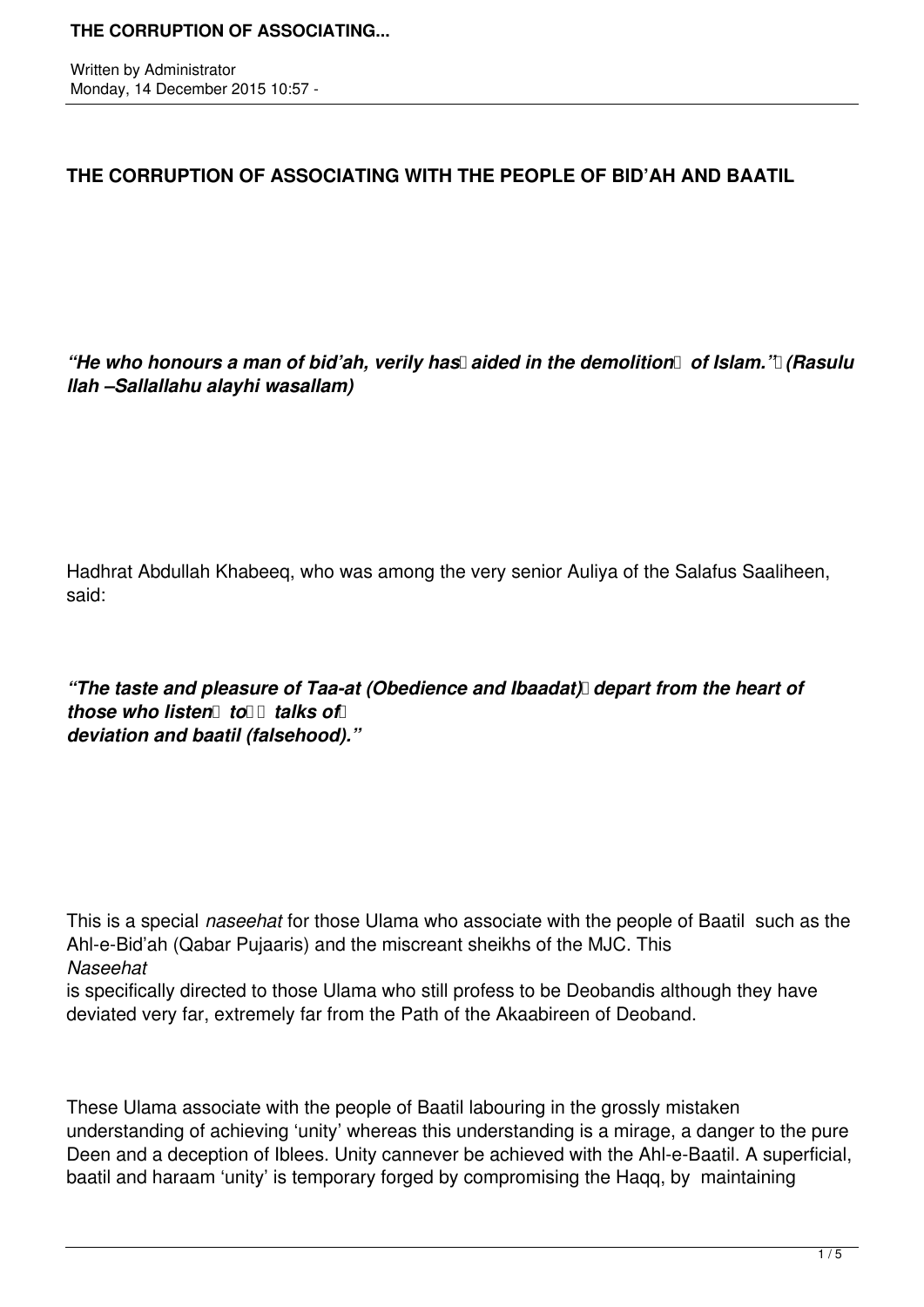Written by Administrator Monday, 14 December 2015 10:57 -

silence on the issues of baatil and bid'ah, and this is tantamount to *Kitmaanul Haqq (Concealing the Truth)* and subversion of the Shariah.

 Thus, it is seen that when the so-called Deobandi ulama mix with the MJC sheikhs and the Qabar Pujaari bid'atis in their bogus 'uucsa' project with the idea of unity, they (the 'deobandi' ulama) slink into total silence regarding the baatil of these wayward sheikhs and Qabar Pujaari molvis. In the pursuit of the phantom 'unity' and in the desire to be part of a hocus-pocus paper 'uucsa' entity, the lips of the 'deobandi' participants in the baatil project are firmly zipped. They are under pressure to maintain silence, and not open their mouths to proclaim the Haqq. If they do, they will not be able to sit in the company of those who are the promoters of bid'ah, baatil and shaitaaniyat.

It is indeed lamentable to observe the grievous departure from the Haqq of the junior molvis who proclaim themselves 'deobandis'. Their silence on issues of the Haqq is deafening, corruptive and destructive of the Shariah. The sheikhs of the MJC and the moron Qabar Pujaari molvis have gained the upperhand by harnessing the junior 'deobandi' molvis, and pulling the reins to whichever side they desire these 'deobandi' molvis to trot.

Whilst there appears no hope for the redemption of the MJC sheikhs of *dhalaal* and for the molvis of the grave-worshipping sect, there still remain a ray of hope for the misguided junior 'deobandi' molvis, hence we proffer this naseehat. They only need to set aside the fumes rising from the *Nafs-e-Ammaarah* , sit for a while in *khalwat*  and engage in *Muraaqabah*  to realize the path of deception and crookedness which they are plodding in the illegitimate embrace with the Ahl-e-Baatil. They should think: hithertio, what benefit did we gain and what benefit did the Muslim community gain, with all the wasteful 'conferences' and 'tele-conferences'

*(sic!)*

in which they waste time and money? Besides talking trash and nafsaaniyat and eating, what really did they achieve?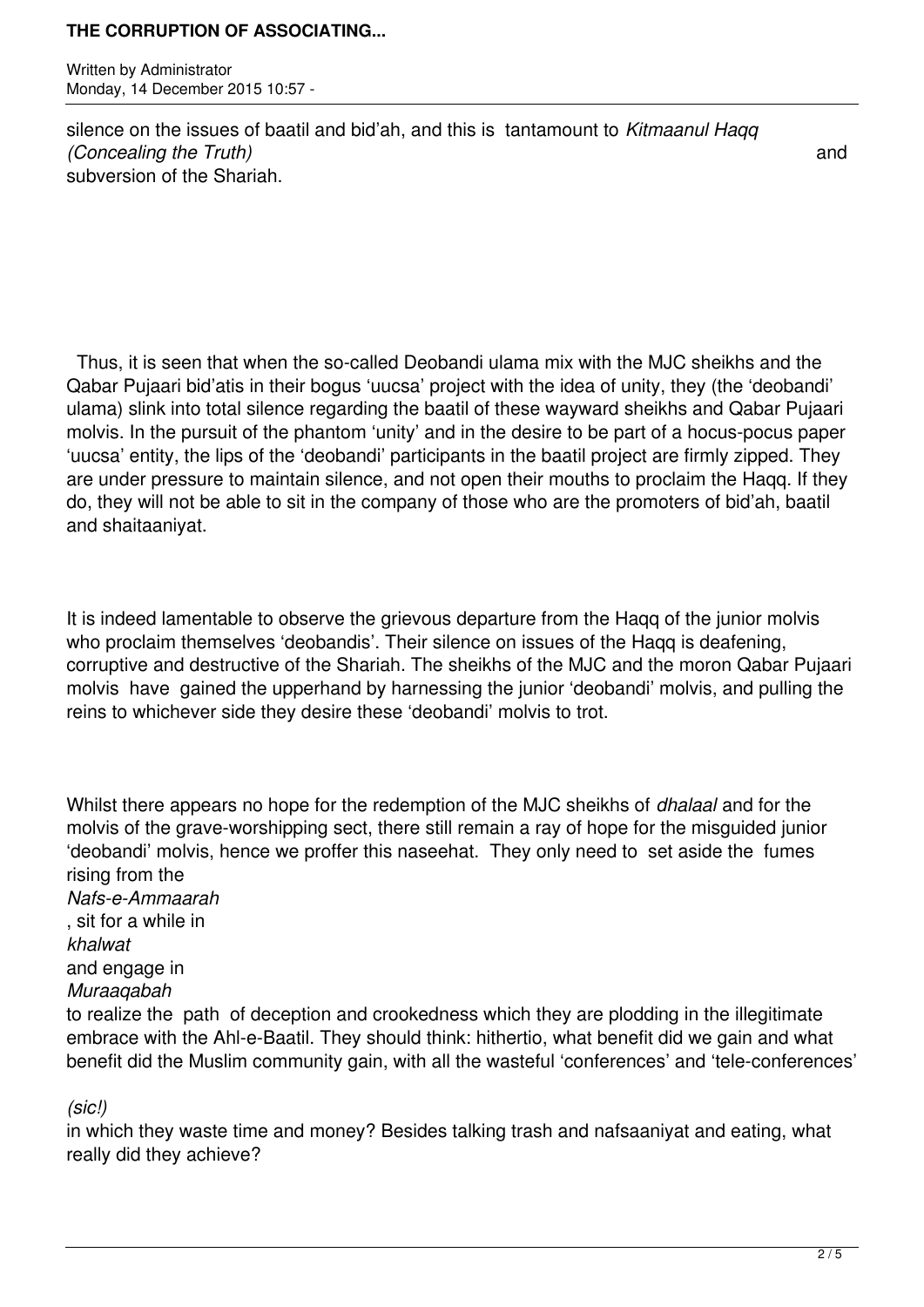Written by Administrator Monday, 14 December 2015 10:57 -

They should reflect on the aforementioned Hadith of Rasulullah (sallallahu alayhi), and give much thought to what Hadhrat Abullah Khabeeq (Rahmatullah alayh) says regarding listening to the words of the Ahl-e-Baatil. The *nooraniyat* of the soul is eliminated by contact and socializing with MJC sheikhs and Qabar Pujaari molvis. Imaan is tarnished by listening to their words and compromising with their demands for the sake of an imagined unity which will never be attained, and which in fact is haraam.

The puerile resolutions, the silly talks and the imagined goals of the bogus entities cultivate *zu lmat* 

in the

*Baatin*

. Everything in the association with the people of Baatil is morally and spiritually corruptive. The corruption of the

*Baatin* 

and the derangement of the

*Aql* 

which the

*baatil* 

association creates have blinded the junior 'deobandi' molvis to the degree that they no longer bring the dimension of the

*Aakhirat* 

into their lives. They find no error in becoming the opponents of the Ahl-e-Haqq for the sake of 'unity' with the Ahl-e-Baatil. The intellectual convolution and spiritual corruption should therefore be quite conspicuous for even laymen to see and understand.

Association with the Ahl-e-Baatil has afflicted the spiritual heart with such destructive diseases that the *Khauf of Allah Ta'ala* has been eliminated from their hearts. They thus fear not Maut. Maut is the furthest from their minds. It appears that they do not really believe in the Aakhirat and the Accountability in the Divine Court. Hadhrat Ma'roof Karkhi (Rahmatullah alayh) among the greatest Auliya of the Salafus Saaliheen, said: *"Only he in*

*whose heart there is the disease (of nifaaq) opposes the Aalim of Haqq."* 

We urge our errant 'deobandi' molvis who have lost the

*Tareeq*

to ponder and to bring Maut constantly to the fore, for Malakul Maut calls out five times a day to every person reminding him of the inevitable reality of death. And, so too does the Qabr call five times a day:

"I am the abode of *darkness, the abode of sand, the abode of worms, the abode of torment, etc.."* 

So said Rasulullah (sallallahu alayhi wasallam).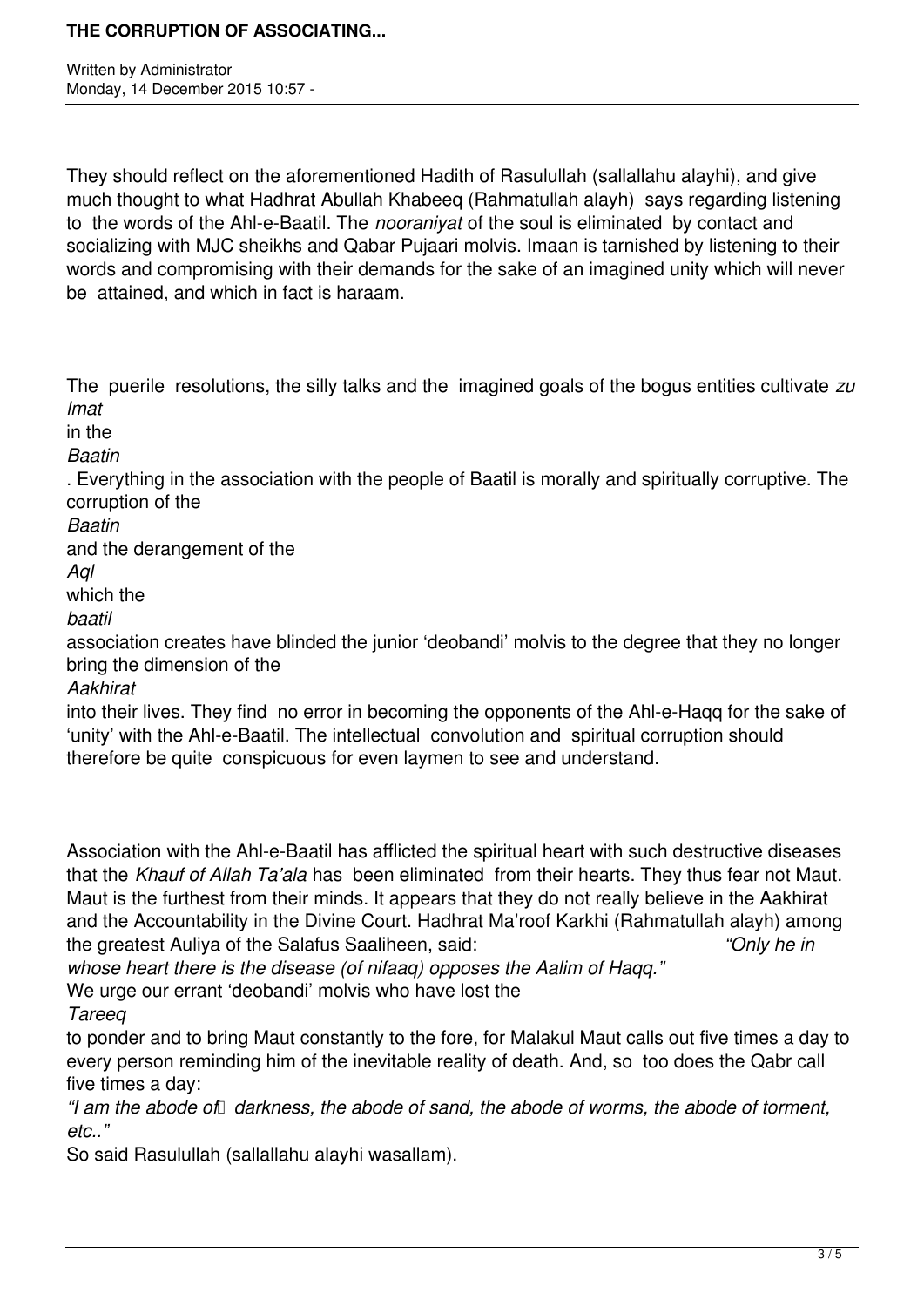Written by Administrator Monday, 14 December 2015 10:57 -

You have nothing to achieve – nothing to gain, neither in this dunya nor in the Aakhirah by associating with and trying to forge a haraam 'unity' with the Ahl-e-Baatil. The MJC sheikhs and the Qabar Pujaari molvis belong to baatil sects. They are not of the Ahlus Sunnah Wal Jama'ah. How can you have been duped so much to fall into the trap of those who maraud Imaan and Akhlaaq?

We urge our wayward 'deobandi' molvis to make Waajib on themselves the Malfoothaat of Hadhrat Thaanvi (Rahmatullah alayh), and to daily read at least a dozen pages from the life episodes and advices of the Auliya. Insha-Allah, this will create life in the deadened souls – deadened primarily by association with the Ahl-e-Baatil and compromising the Haqq and concealing the Haqq. Reading the advices and admonition of the Auliya is Waajib and of great spiritual and moral benefit, hence Allah Ta'ala says in the Qur'aan Majeed:

*"Everything* that We narrate to you (O Muhammad!) from the stories of the Rusul is for *strengthening your heart."*

Hadhrat Junaid Baghdadi (Rahmatullah alayh) said that the *Waaqiaat* of the Auliya are the Armies of Allah Azza Wa Jal.

Don't waste your time with the stupid resolutions of the miscreant people of Baatil. They are all slaves of the Nafs and *Kilaabun Naar.* There is only *dhalaal and zulmat* in their talks and in association with them. There is *zulmat*  in their hearts. *Zulmat* on their faces. *Zulmat*  in their thinking, and *Zulmat*  in their words. There is absolutely no gain in mingling with them. The dividing line between Haqq and baatil is conspicuous.